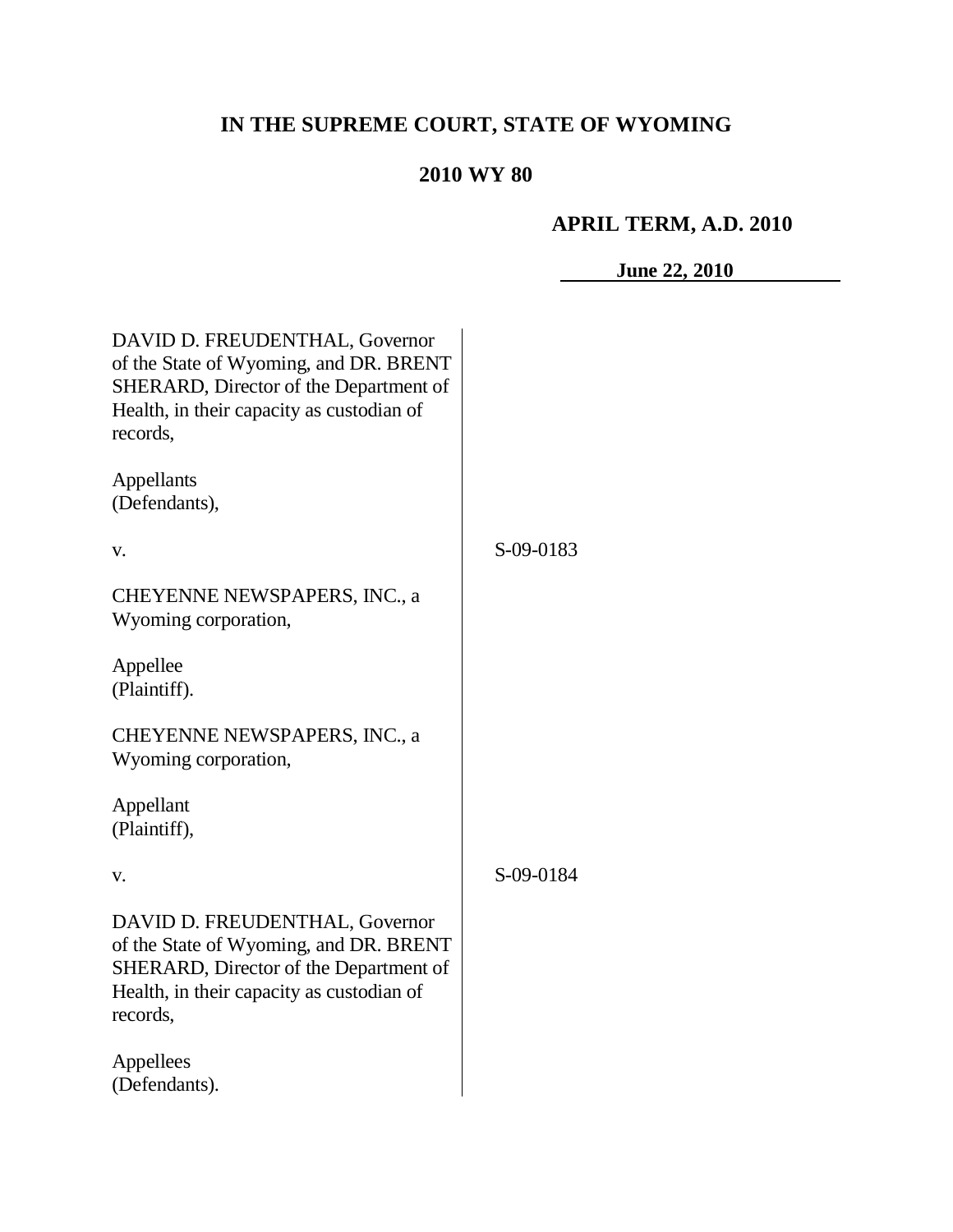#### *Appeal from the District Court of Laramie County*

The Honorable Thomas T.C. Campbell, Judge The Honorable Edward L. Grant, Judge, Retired\*

*Representing Appellants in Case No. S-09-0183:* Bruce A. Salzburg, Wyoming Attorney General.

*Representing Appellee in Case No. S-09-0183:* Bruce T. Moats of Law Office of Bruce T. Moats, P.C., Cheyenne, Wyoming.

#### *Representing Amicus Curiae Wyoming Education Association, Equality State Policy Center and Wyoming Trial Lawyers Association in Case No. S-09-0184:*

Patrick E. Hacker and Erin M. Kendall of Hacker, Hacker & Kendall, P.C., Cheyenne, Wyoming.

*Before VOIGT, C.J., and GOLDEN, HILL, KITE, and BURKE, JJ.*

*\*Judge Grant retired effective August 5, 2009.*

**NOTICE: This opinion is subject to formal revision before publication in Pacific Reporter Third. Readers are requested to notify the Clerk of the Supreme Court, Supreme Court Building, Cheyenne, Wyoming 82002, of typographical or other formal errors so correction may be made before final publication in the permanent volume.**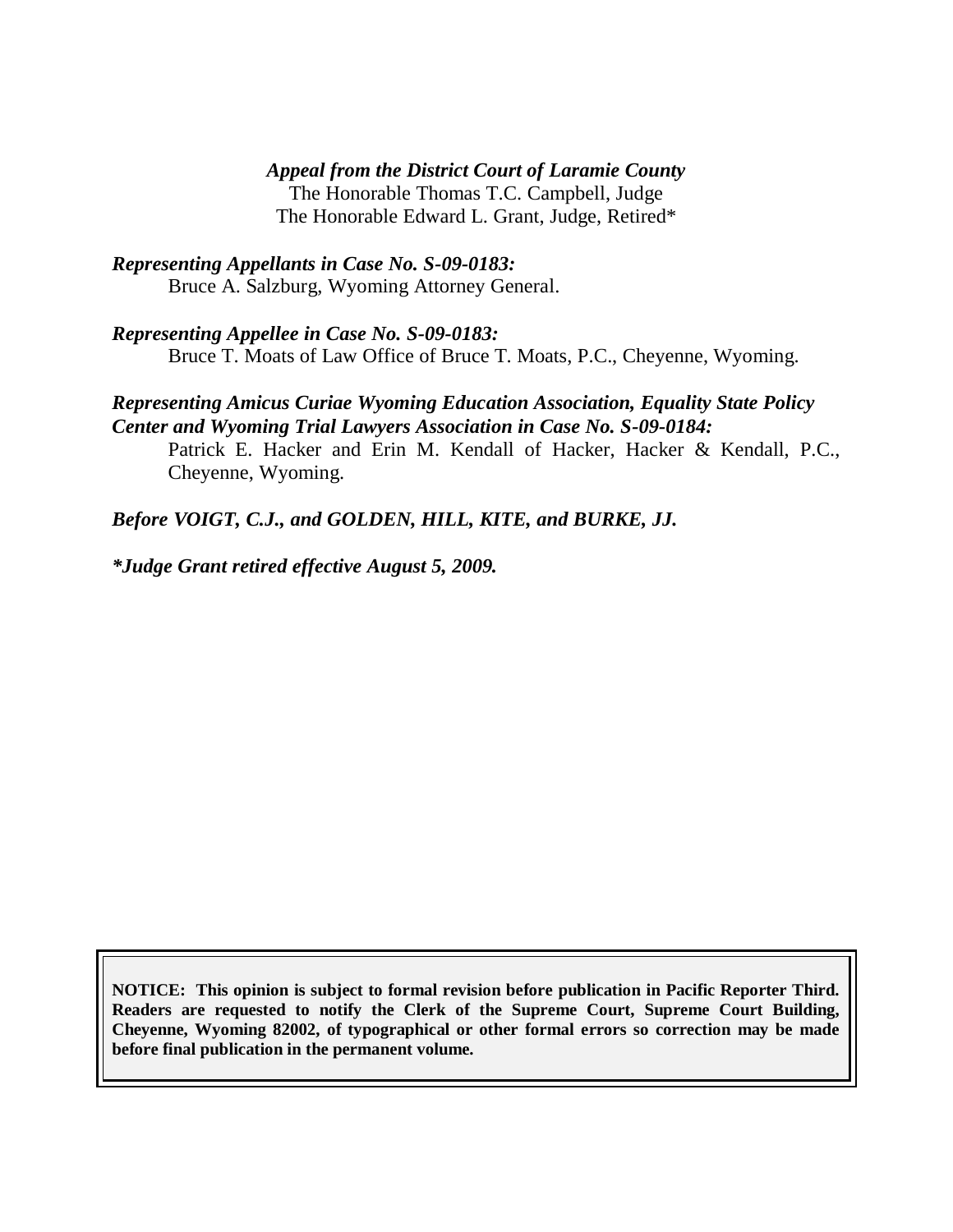## **KITE, Justice.**

[¶1] Declining mineral revenue required the Governor of the State of Wyoming, David D. Freudenthal (the Governor), to request budget reduction plans from all state agencies. Claiming the budget reduction plans were public records under Wyoming"s Public Records Act (WPRA), Wyo. Stat. Ann. §§ 16-4-201 through 16-4-205 (LexisNexis 2009), Cheyenne Newspapers, Inc. (the Newspaper) requested copies of the plans the Department of Family Services (DFS) and the Department of Health submitted to the Governor. The Governor denied the request asserting the plans fell within a deliberative process privilege incorporated in the WPRA.

[¶2] The Newspaper petitioned the district court for access to the budget reduction plans. After an in camera review of the plans, the district court held they were not the sort of documents to which the privilege would apply. As to whether the WPRA incorporated the privilege, the district court opined that the better policy would be to recognize the privilege where the facts warranted it.

[¶3] The Governor and the director of the Department of Health, Dr. Brent Sherard, (collectively the State) appealed the district court"s ruling that the privilege did not apply and the plans must be disclosed. The Newspaper cross appealed, asserting Wyoming has not and should not recognize the deliberative process privilege within the WPRA. We affirm the district court"s ruling that the documents requested must be disclosed. As to the district court's comments that the privilege should be recognized, we conclude this case does not present the appropriate occasion to decide whether or not the deliberative process privilege is incorporated into the WPRA.

#### **ISSUES**

[¶4] The State presents the following issue in its appeal:

Whether the documents sought to be inspected by the Newspaper fall within the deliberative process privilege incorporated in Wyo. Stat. Ann.  $§$  16-4-203(b)(v).

The Newspaper restates the issue as follows:

Whether the budget reduction plan of the Department of Health submitted to the Governor would fall within the deliberative process privilege if the privilege is adopted in Wyoming.

In its cross appeal, the Newspaper states the following issue: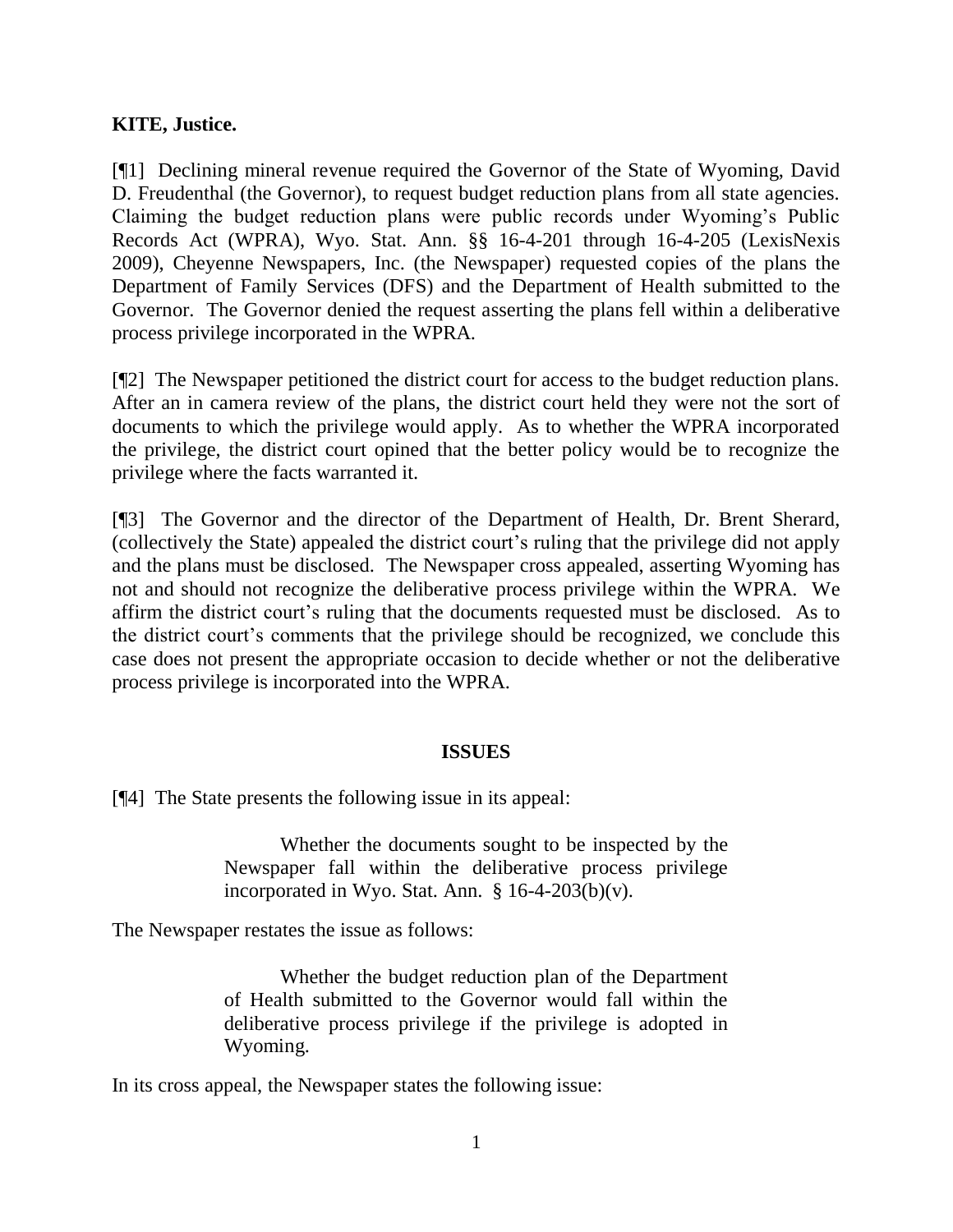Whether Wyoming courts should recognize the evidentiary privilege against discovery of information regarding the deliberative process of government decisionmakers, and, if so, in what form.

The State rephrases the issue as follows:

Whether Wyo. Stat. Ann.  $\S$  16-4-203(b)(v), which exempts "[i]nteragency or intraagency memoranda or letters which would not be available by law to a private party in litigation with the agency" from required disclosure under the Wyoming Public Records Act, incorporates the "deliberative process privilege."

### **FACTS**

[¶5] The 2008 Consensus Revenue Estimating Group (CREG) reports projected falling prices for Wyoming produced minerals indicating a likely decline in state mineral revenue. On November 25, 2008, the Governor advised all executive agency heads and the 2009 Wyoming Legislature of the predicted revenue shortfalls. He requested all agency heads to prepare a contingent budget reduction plan.

[¶6] On February 12, 2009, the Governor renewed his request, and directed all agencies to submit budget reduction plans by May 5, 2009, incorporating both a five and ten percent reduction in general fund appropriations. On May 5, 2009, the Newspaper verbally requested DFS"s budget reduction plan pursuant to the following WPRA provision:

## **§ 16-4-202. Right of inspection; . . . .**

(a) All public records shall be open for inspection by any person at reasonable times, except as provided in this act or as otherwise provided by law . . . .

[¶7] The Governor"s office denied the request stating the documents were in draft form. The Newspaper then made verbal requests to DFS as well as the Department of Health to inspect their budget reduction plans. Again, the Governor's office denied the requests. The Newspaper requested a written statement explaining the grounds for the denial. The Governor issued a written explanation for the denial citing the following WPRA provision: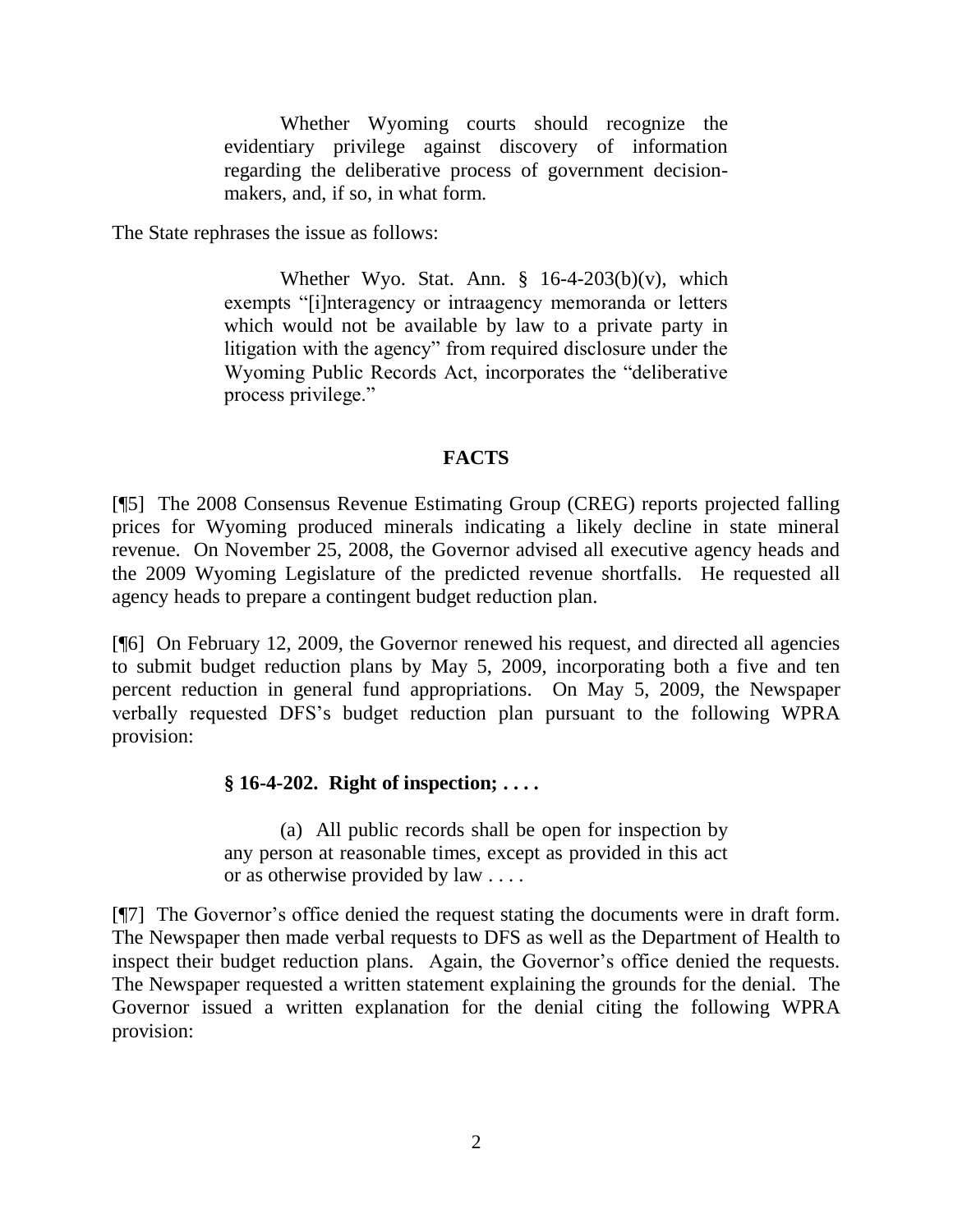### **§ 16-4-203. Right of inspection; grounds for denial; . . . .**

. . . .

. . . .

 $\overline{a}$ 

(b) The custodian may deny the right of inspection of the following records, unless otherwise provided by law, on the ground that disclosure to the applicant would be contrary to the public interest;

(v) Interagency or intraagency memoranda or letters which would not be available by law to a private party in litigation with the agency[.]

[¶8] On May 22, 2009, the Newspaper petitioned the district court for access to the records previously requested. The Newspaper also sought an order to show cause naming the Governor, Dr. Sherard and DFS director Tony Lewis as defendants.<sup>1</sup> On June 18, 2009, the district court issued an Order to Show Cause directing the State to submit the disputed documents to the court, under seal, for in camera review.

[¶9] After reviewing the documents, the district court issued its decision letter in which it stated:

> It is the opinion of this Court that it would be better policy to recognize the privilege where the facts warrant it. The more immediate question is whether the documents at issue in this case create facts that warrant application of the privilege.

The district court concluded the documents did not fall within the privilege because they were essentially spread sheets showing the various programs, current allocations, recommended reductions and the impact of those reductions. Concluding that the information contained in the plans was purely factual and contained no personal opinion or advice about policy-making, the district court ordered the State to produce the documents. In the final paragraph of its decision letter, the district court stated:

> Because the executive should have the most frank, unrestrained exchange of opinions with close advisors before making critical decisions, Wyoming law should recognize the deliberative process exception to the right to inspect documents. Because it would be an exception to strong and important public policy, it must be narrowly applied and sparingly invoked. Given these limitations, the materials in question cannot qualify for the privilege.

<sup>&</sup>lt;sup>1</sup> In addition to the Governor, Mr. Lewis and Dr. Sherard are the custodians of records pertaining to the budget reduction recommendations.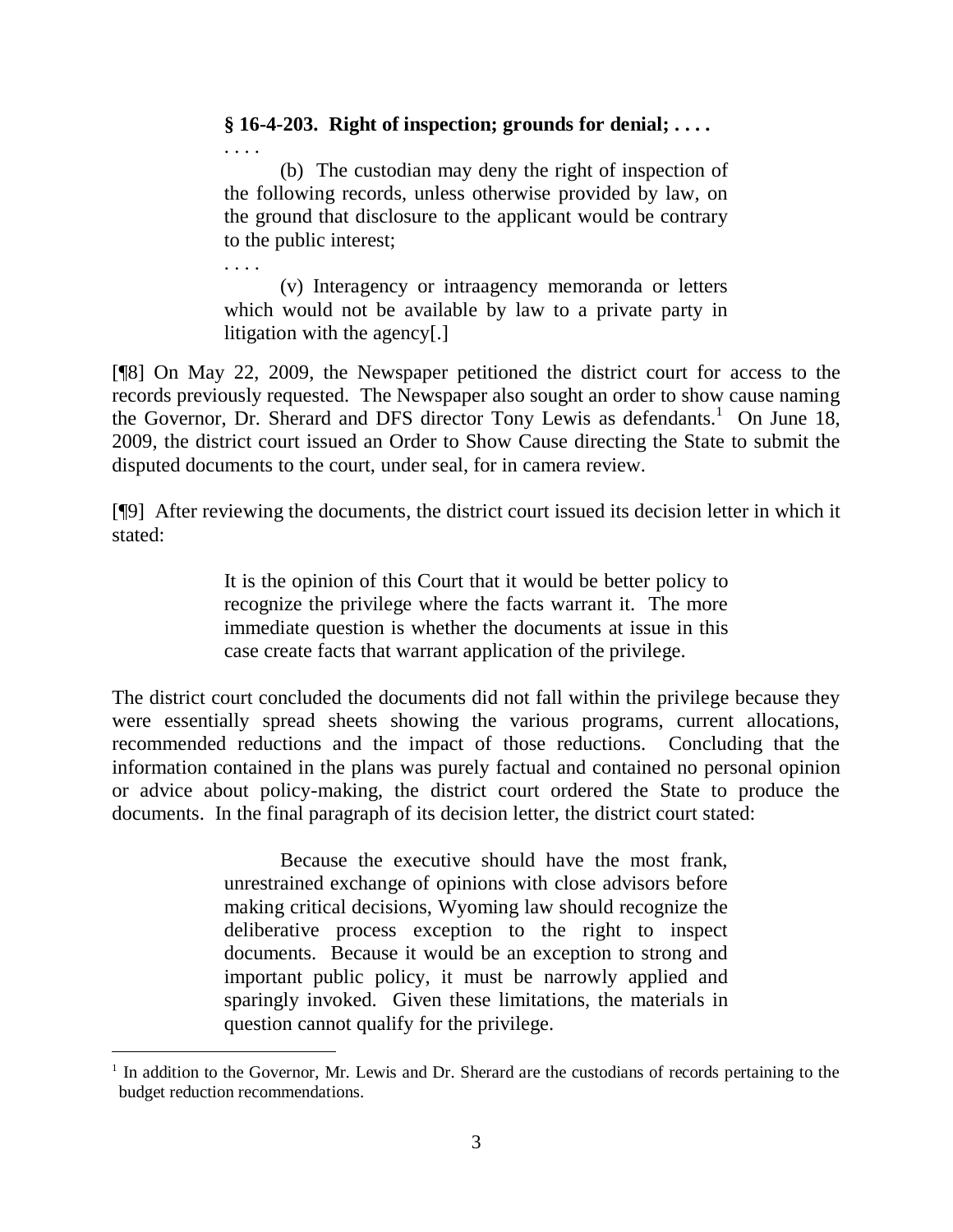The district court entered an order consistent with its decision letter. The parties timely appealed. $^{2}$ 

#### **STANDARD OF REVIEW**

[¶10] The district court"s conclusions that the deliberative process privilege should be recognized in Wyoming and that the documents at issue did not fall within the deliberative process privilege are conclusions of law, are not binding on this Court and are reviewed *de novo*. *Pagel v. Franscell,* 2002 WY 169, ¶ 7, 57 P.3d 1226, 1229 (Wyo. 2002).

#### **DISCUSSION**

#### *1. The Deliberative Process Privilege, Generally*

 $\overline{a}$ 

[ $[11]$  As with the perhaps better known presidential privilege,<sup>3</sup> the deliberative process privilege is intended to promote the flow of information within the executive branch of government. Edward J. Imwinkelried*, The New Wigmore A Treatise on Evidence*, 1312 (2d ed. 2010). While the presidential privilege is a narrow conditional privilege for communications involving the President, his advisors, and their White House staff, the deliberative process privilege applies more broadly to intergovernmental communications by executive officials in general. *Id*. at 1336.

[¶12] The deliberative process privilege was first recognized in *Kaiser Aluminum & Chemical Corp. v. United States*, 157 F. Supp. 939 (Ct. Cl. 1958). After the government sold three aluminum production plants to Reynolds Metals, Kaiser sued claiming the government breached the most favored purchaser clause of the parties" contract. *Id*. at 941. Kaiser sought production in discovery of a document which the government refused to produce on the grounds it contained opinions rendered to the agency head by a

 $2^2$  After accepting DFS's plan in its entirety, the Governor provided it to the Newspaper; therefore, the parties stipulated to dismissing Mr. Lewis as a defendant.

<sup>&</sup>lt;sup>3</sup> The existence of a presidential privilege was suggested in *Marbury v. Madison*, 5 U.S. 137, 2 L. Ed. 60 (1803) where in dictum the Court indicated the attorney general would not be required to answer questions concerning confidential communications with the President. However, the existence of the presidential privilege was not settled until *United States v. Nixon*, 418 U.S. 683, 94 S. Ct. 3090, 41 L. Ed. 2d 1039 (1974), in which the Court affirmed the denial of a motion to quash a subpoena directing the President to produce tape recordings of his conversations with his advisors. The Court held the President did not have an absolute, unqualified privilege of immunity from judicial process. Rather, the general privilege of confidentiality must yield upon a showing of specific need for evidence in a pending criminal case.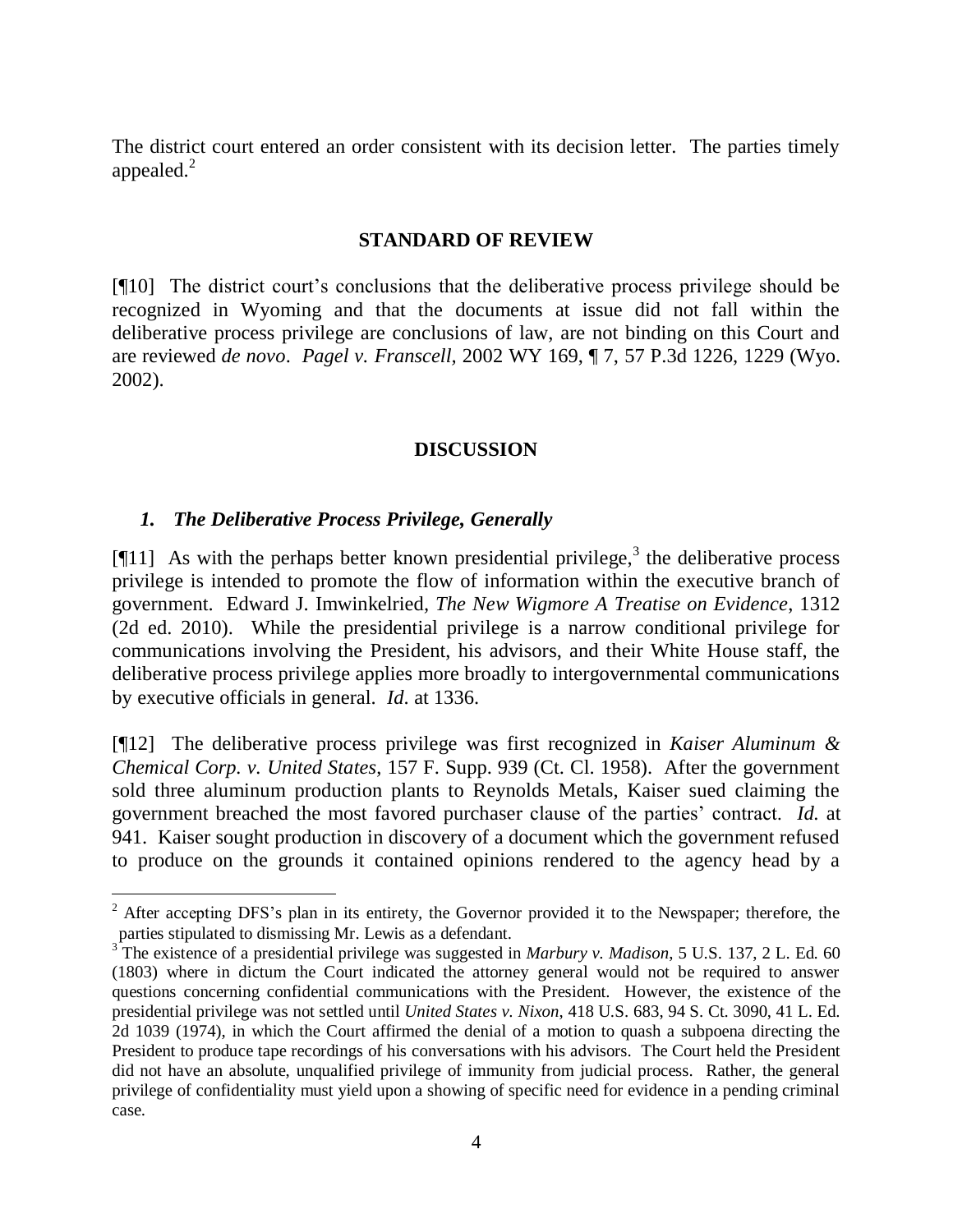member of his staff that did not reflect the position of the agency, and its disclosure would discourage agency staff from giving candid advice and impede effective agency administration. *Id*. at 943. In deciding whether the government properly withheld the document, the court of claims began by noting that the question of "whether or not, or to what extent, there is a 'privilege' against the discovery of information in the possession of the Government is an unsettled question." *Id*. at 945. Referencing a "public policy" of "open, frank discussion between subordinate and chief concerning administrative action," the court of claims concluded that "confidential intra-agency advisory opinions . . . belong to that class of governmental documents that are privileged from inspection as against public interest." *Id*. at 946.

[¶13] The privilege first recognized in *Kaiser* came to be known as the deliberative process privilege. Courts have characterized it as a common law doctrine established by a long line of cases. *Sprague Electric Co. v. U.S*., 462 F. Supp. 966, 971 (Cust. Ct. 1978); *Colorado Springs v. White*, 967 P.2d 1042, 1047 (Colo. 1998). 4 After Congress enacted the 1966 Freedom of Information Act, 5 U.S.C. § 552, the federal courts generally construed it as incorporating the deliberative process privilege by way of § 552(b)(5), which provides in language nearly identical to  $\S$  16-4-203(a)(v), that a government is not required to disclose "inter-agency or intra-agency memorandums or letters which would not be available by law to a party other than an agency in litigation with the agency." *Environmental Protection Agency v. Mink*, 410 U.S. 73, 87, 93 S. Ct. 827, 836, 35 L. Ed. 2d 119 (1973).

[¶14] Despite the cases interpreting FOIA, the original draft of the Federal Rules of Evidence did not include a provision incorporating the deliberative process privilege. Imwinkelried, *supra,* at 1337. In fact, Congress rejected a later revision to the FRE recognizing the privilege. *Id*. Thus, the FRE approved by Congress in 1975 did not include any codification of the deliberative process privilege and the privilege remains a creature of case law.

[¶15] In *Mink*, one of the leading FOIA cases recognizing the privilege, a Congresswoman sought production of recommendations a departmental under-secretary made to the President concerning the advisability of a scheduled underground nuclear test. The President denied the request in part on the basis of FOIA Exemption 5. Citing *Kaiser*, 157 F. Supp. at 946, the Court stated:

 $\overline{a}$ 

<sup>4</sup> As some legal authorities have noted, this characterization may not be entirely accurate. *See, for example*, 26A Charles Alan Wright & Kenneth W. Graham, Jr., *Federal Practice & Procedure: Evidence* § 5680 (1992), stating there was little authority for any privilege for communications between government officials forty years ago; there were only a handful of cases recognizing the deliberative process privilege when the Federal Rules of Evidence were adopted in 1975; federal courts developed the privilege only in the last two decades; and the privilege began spreading to states only recently.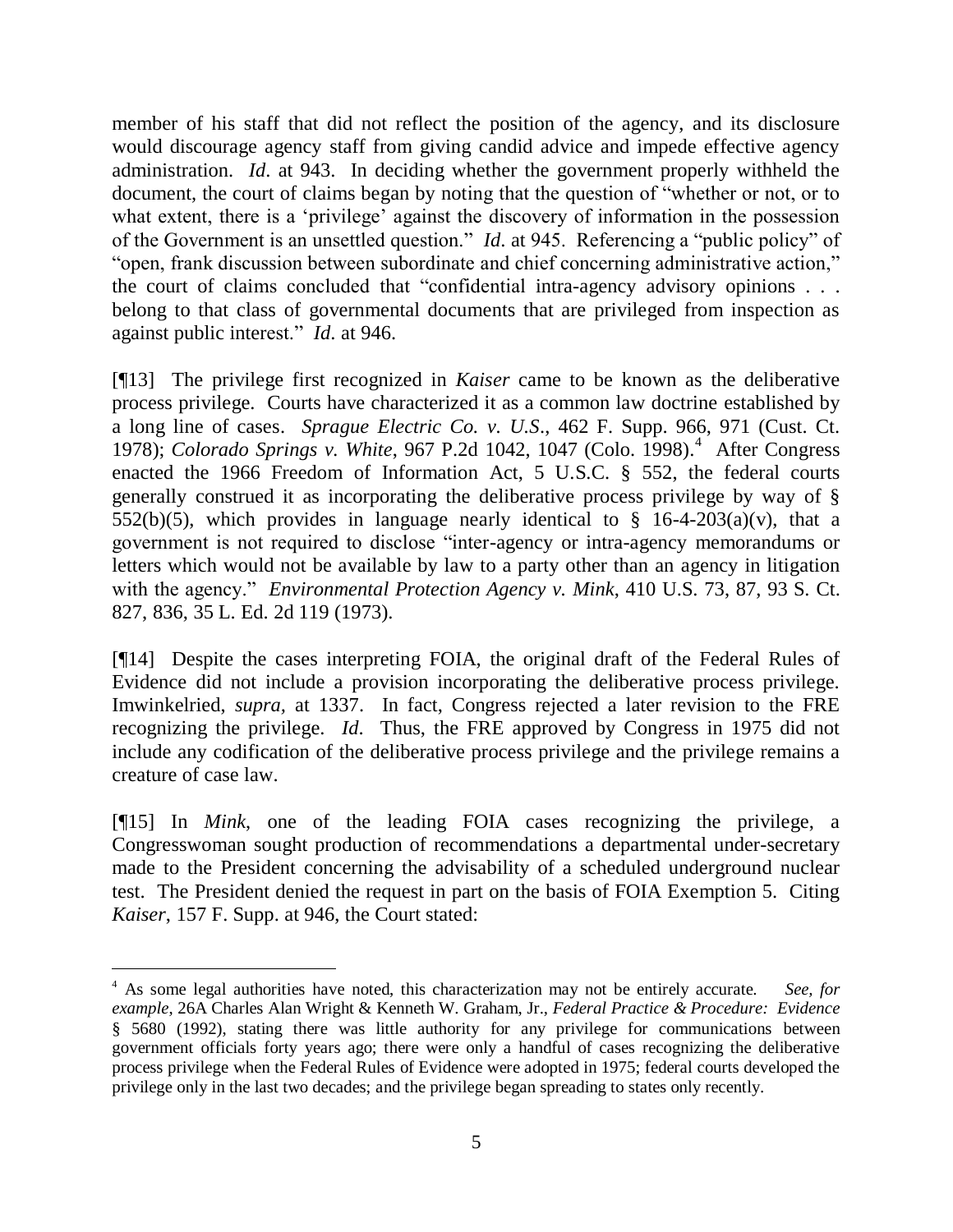[T]he legislative history of Exemption 5 demonstrates that Congress intended to incorporate generally the recognized rule that "confidential intra-agency advisory opinions. . . are privileged from inspection."

*Mink*, 410 U.S. at 86, 93 S. Ct. at 836. The Court quoted Congressional reports reflecting that in discussing Exemption 5, legislators were concerned "that it would be impossible to have any frank discussion of legal or policy matters in writing if all such writings were to be subjected to public scrutiny" and "efficiency of Government would be greatly hampered if, with respect to legal and policy matters, all Government agencies were prematurely forced to "operate in a fishbowl."" *Id.* at 87, 836. Concluding that Congress intended Exemption 5 to incorporate the deliberative process privilege, the Court remanded the case for determination of whether the documents fell within the privilege.

[¶16] Since *Mink*, the question of whether particular records are exempt from public inspection on the basis of the deliberative process privilege incorporated within FOIA has been addressed by numerous federal circuit and district courts. *See, for example*, *Judicial Watch, Inc. v. Dep't of Justice*, 365 F.3d 1108, 1113 (D.C. Cir. 2004); *Grand Central P'ship, Inc. v. Cuomo*, 166 F.3d 473, 481 (2d Cir. 1999); *K.L. v. Edgar*, 964 F. Supp. 1206, 1208 (N.D. Ill 1997). Among the reasons given for recognizing the privilege in the context of FOIA"s Exemption 5 are that the privilege protects the flow of ideas within government agencies, allows candid discussion and free exploration of ideas and improves governmental decision-making by taking official deliberations out of a fishbowl. *Id*.; *Sun-Sentinel Co. v. U.S. Dep't of Homeland Sec.,* 431 F. Supp. 2d 1258 1277 (S.D. Fla. 2006). The United States Supreme Court reiterated the rationale for the privilege within the context of FOIA"s Exemption 5 most recently in *Dep't of the Interior v. Klamath Water Users Protective Ass'n*, 532 U.S. 1, 8-9, 121 S. Ct. 1060, 1066, 149 L. Ed. 2d 87 (2001):

> The deliberative process privilege rests on the obvious realization that officials will not communicate candidly among themselves if each remark is a potential item of discovery and front page news, and its object is to enhance "the quality of agency decisions" by protecting open and frank discussion among those who make them within the Government.

[¶17] In recent years, some state courts have adopted the rationale of FOIA cases to support incorporating the deliberative process privilege within their state's public records laws. *See, e.g., Stromberg Metal Works, Inc. v. Univ. of Maryland*, 854 A.2d 1220, 1227 (Md. Ct. App. 2004); *City of Garland v. Dallas Morning News*, 22 S.W.3d 351, 360 (Tex. 2000); *City of Colorado Springs,*, 967 P.2d at 1051; *Capital Info. Group v. Office of the Governor*, 923 P.2d 29, 33-34 (Alaska 1996); *Gould v. New York City Police Dep't*, 675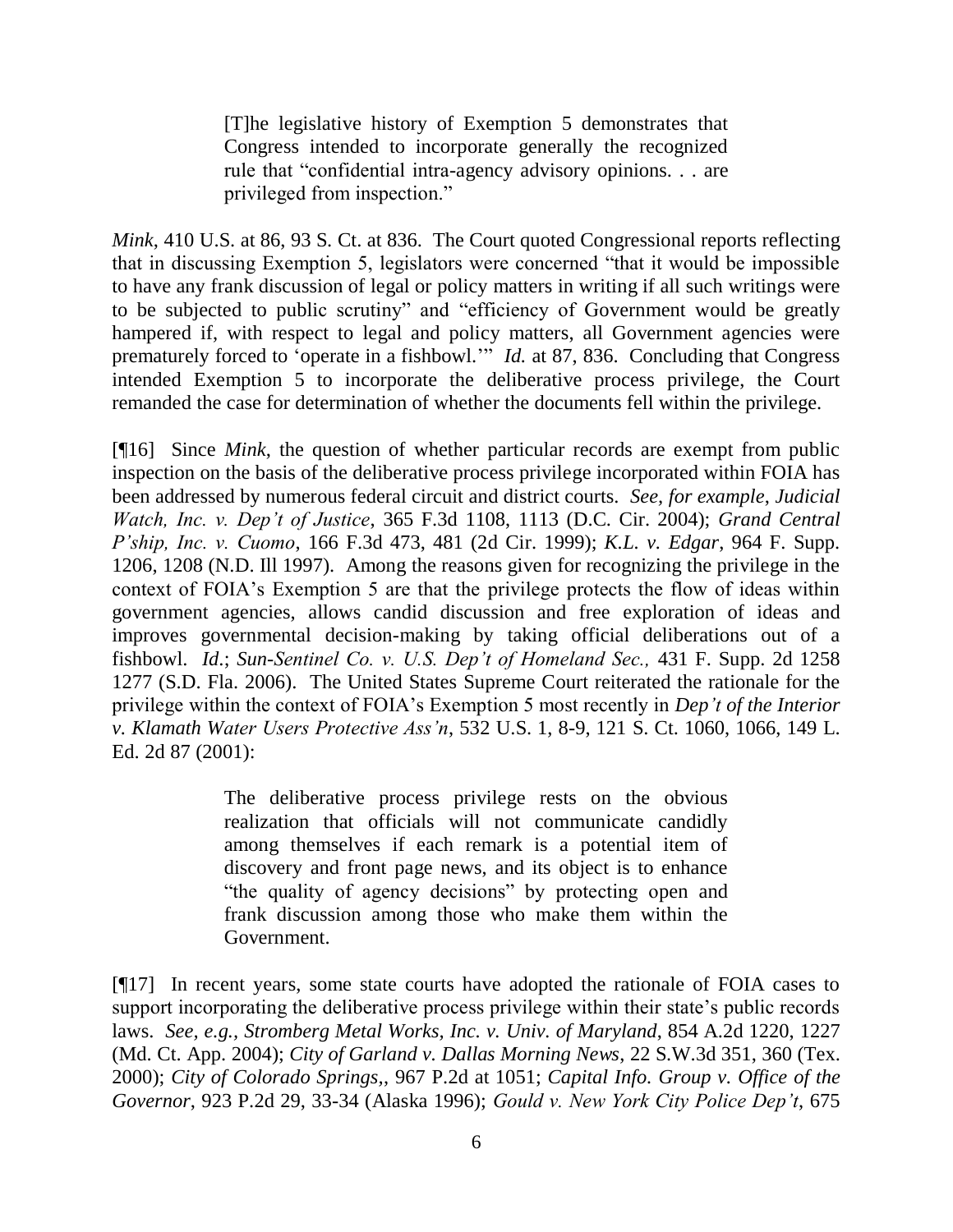N.E.2d 808, 812 (N.Y. Ct. App. 1996); *Times Mirror Co. v. Superior Court*, 813 P.2d 240, 248-49 (Cal. 1991). Other state courts have declined to recognize a deliberative process privilege within their state statutes. *State of Illinois ex rel. Birket v. City of Chicago*, 705 N.E.2d 48, 53 (Ill. 1998), concluding that "in light of the range of competing policies underlying the deliberative process privilege, its adoption should be left to the General Assembly," and *Sands v. Whitnall School Dist.*, 754 N.W.2d 439, 458 (Wis. 2008), declining to recognize the privilege because state statute requires common law privileges not originating in the constitution to be adopted by statute or court rule and state laws reflect a strong policy of transparency and access.

[¶18] This Court has not addressed the issue of whether the deliberative process privilege is incorporated within the WPRA. However, we have addressed the WPRA, and the policy behind it, in a number of cases. In *Laramie River Conservation Council v. Dinger*, 567 P.2d 731 (Wyo. 1977), this Court noted the similarities between FOIA and § 16-4-  $203(b)(v)$  and held that the policy behind the WPRA, like that behind FOIA, is one of disclosure, not secrecy, meaning the exemptions are to be narrowly construed. *Id*. at 733. The Court said: "The legislature of this state has stressed the importance of making available to the public" agency records. *Id*. The Court stated further: "With some necessary exceptions, recognized by Wyoming"s records and meetings acts, state agencies must act in a fishbowl." *Id*. at 734. *See also, Allsop v. Cheyenne Newspapers, Inc.*, 2002 WY 22, ¶ 10, 39 P.3d 1092, 1095-96 (Wyo. 2002), reiterating that the WPRA speaks to the philosophy of disclosure and, with some necessary exceptions, requires state agencies to act in a fishbowl.

[¶19] In *Sheridan Newspapers, Inc. v. City of Sheridan*, 660 P.2d 785 (Wyo. 1983), this Court emphasized that "the public"s business" should be open to the public whenever possible and "[t]he courts, legislature, administrative agencies, and the state, county and municipal governments should be ever mindful that theirs is public business and the public has a right to know how its servants are conducting its business." *Id*. at 791. We cautioned that newspaper, television and radio are "the eyes and ears of the people" and the citizenry must have access to what public officers and employees are doing unless disclosure would cause legally recognized harm. *Id*. We cited the WPRA and the open meetings statutes, Wyo. Stat. Ann. §§ 9-11-101 to 9-11-107 (1977) renumbered as Wyo. Stat. Ann. §§ 16-4-401 through 16-4-408 (LexisNexis 2009), as examples of legislative intent to maintain an open and accountable government. *Sheridan Newspapers*, 660 P.2d at 792. We said statutes relating to public access to public records should be liberally construed and that any doubt should be resolved in favor of disclosure. *Id*. at 793. Unless withholding public records is authorized by statute, we said:

> The language of the [WPRA] imposes a legislative presumption which says that, where public records are involved, the denial of inspection is contrary to the public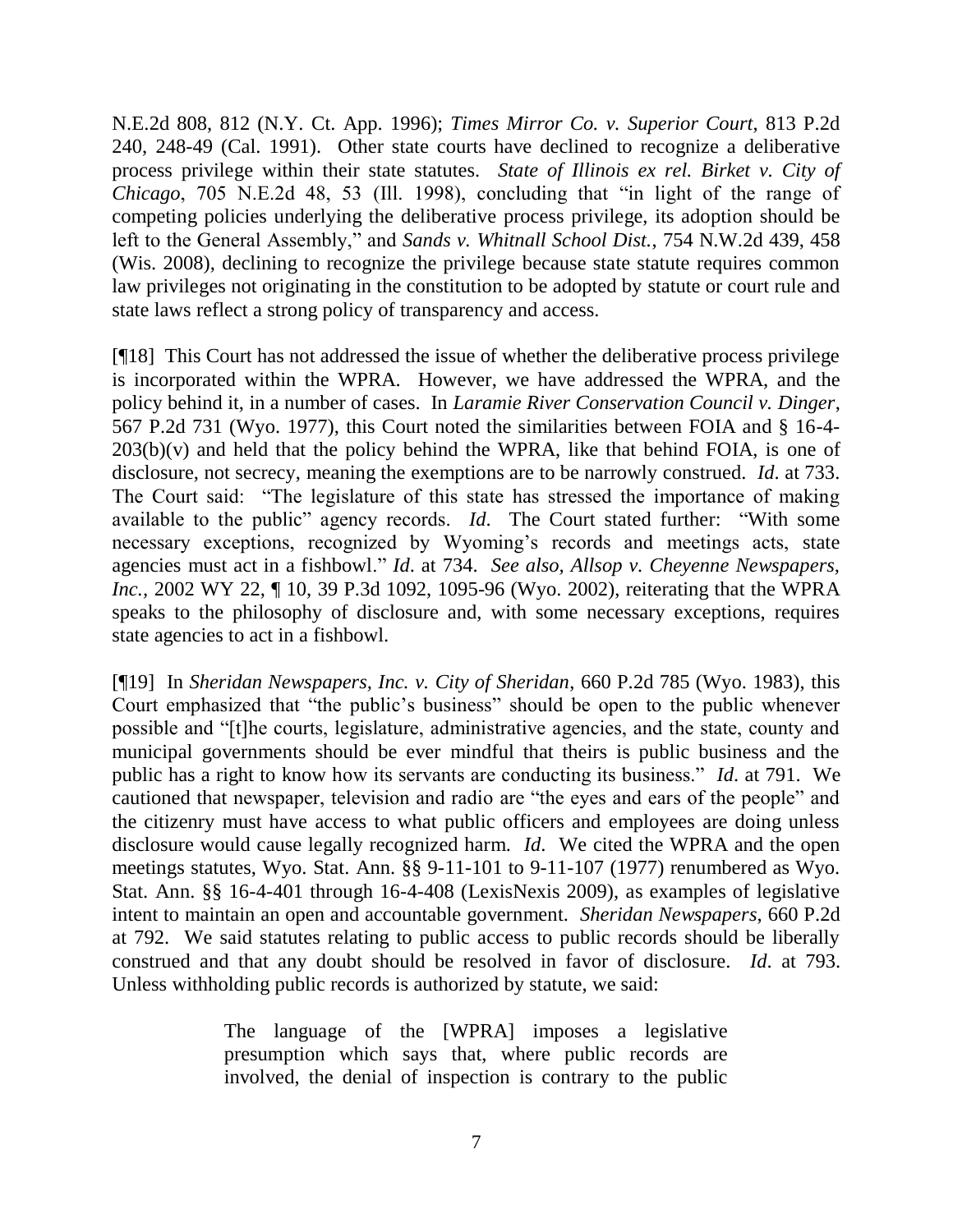policy, the public interest and the competing interests of those involved.

*Id.* at 796.

[¶20] In *Houghton v. Franscell*, 870 P.2d 1050 (Wyo. 1994), we reiterated our prior statements that the WPRA is intended to promote disclosure, not secrecy. Quoting Norman J. Singer, 3 *Sutherland Statutory Construction* § 60.01 (5<sup>th</sup> ed. 1992), we concluded legislation requiring disclosure of information is considered remedial, and

> [r]emedial statutes are liberally construed to suppress the evil and advance the remedy. The policy that a remedial statute should be liberally construed in order to effectuate the remedial purpose for which it was enacted is firmly established.

*Id.* at 1052. We said:

[A]n open and accountable government is particularly important with respect to the expenditure of public funds. Members of the public have a legitimate interest in the operation of the county hospital and in the amount the community is spending to attract health care providers.

*Id.* at 1056. And:

Given the overriding public interest in the full disclosure of information of expenditure of public finds, any legislative restriction on the disclosure of such public information must be expressly textual.

*Id.*

[¶21] Citing these cases, the Newspaper asserts recognition of the deliberative process privilege within the WPRA would be contrary to Wyoming"s longstanding policy in favor of open and accessible government. The Newspaper contends there is no language in the WPRA incorporating the privilege and for this Court to conclude otherwise would require reading words into the Act. The Newspaper further contends the deliberative process privilege is largely a creation of federal case law interpreting FOIA, which although persuasive in some instances, is not binding on this Court when considering Wyoming law. While conceding that language in the federal law is nearly identical to language contained in the WPRA, the Newspaper asserts there are two important differences weighing heavily against recognition of the privilege in the WPRA context. First, § 16-4-203(b) requires the custodian of the public record to weigh the public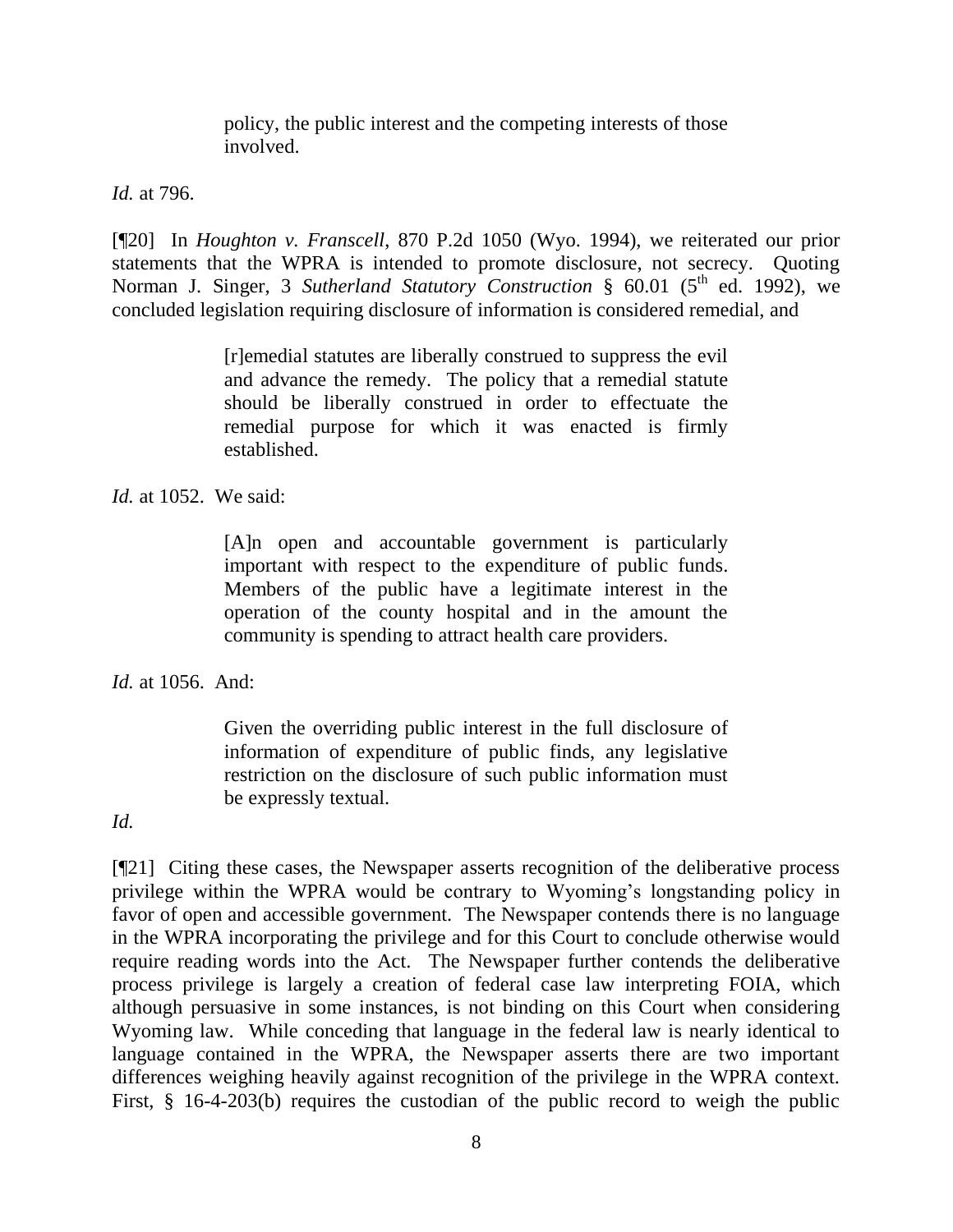interest in withholding the record against the state's policy of open government while FOIA contains no similar requirement. Second, while FOIA"s legislative history indicates Congress expressly anticipated that some sort of governmental privilege would apply through Exemption 5, there is no indication the Wyoming Legislature considered the deliberative process privilege when it adopted the WPRA. In fact, the Newspaper points out, when the legislature enacted the WPRA in 1969, *Mink* had not yet been decided and *Kaiser,* a pre-FOIA decision, was one of only a few cases recognizing a privilege applicable to governmental decision making. The Newspaper also urges this Court to consider the reasoning of other states which have refused to adopt the "deliberative process" privilege because it is "detrimental to the search for truth central to our adversary process." *Sands,* 754 N.W.2d at 458. In the event we recognize the privilege, the Newspaper insists this Court narrowly tailor it to the specific purposes of §  $16-4-203(b)(v)$ .

[¶22] The State contends the district court correctly concluded the WPRA encompasses the deliberative process privilege, thereby allowing government officials to withhold documents that would not be available to a private party in litigation with the agency. The State directs our attention to federal and other state court decisions interpreting virtually identical statutory language that have recognized the privilege. The State correctly points out that federal and state case law is saturated with explanations of how the deliberative process privilege encourages frank and honest communication. The State asserts the same compelling state interests leading to recognition of the deliberative process privilege in other states are present in Wyoming rendering the district court's holding appropriate and correct. The State notes this Court has stated that parallel language between a Wyoming statute and federal statute makes it appropriate to examine persuasive authority, particularly federal cases. *Sublette County Rural Health Care Dist. v. Miley*, 942 P.2d 1101, 1103 (Wyo. 1997).

[¶23] The issue the parties ask this Court to decide is an important and complex one. Reflecting the importance of public access to information, we have quoted the writings of two of this Country"s founders, Thomas Jefferson:

> The people are the only censors of their governors; ... give [the people] full information of their affairs through the channel of the public papers, and to contrive that those papers should penetrate the whole mass of the people; [W]ere it left to me to decide whether we should have a government without newspapers, or newspapers without a government, I should not hesitate a moment to prefer the latter.

And James Madison: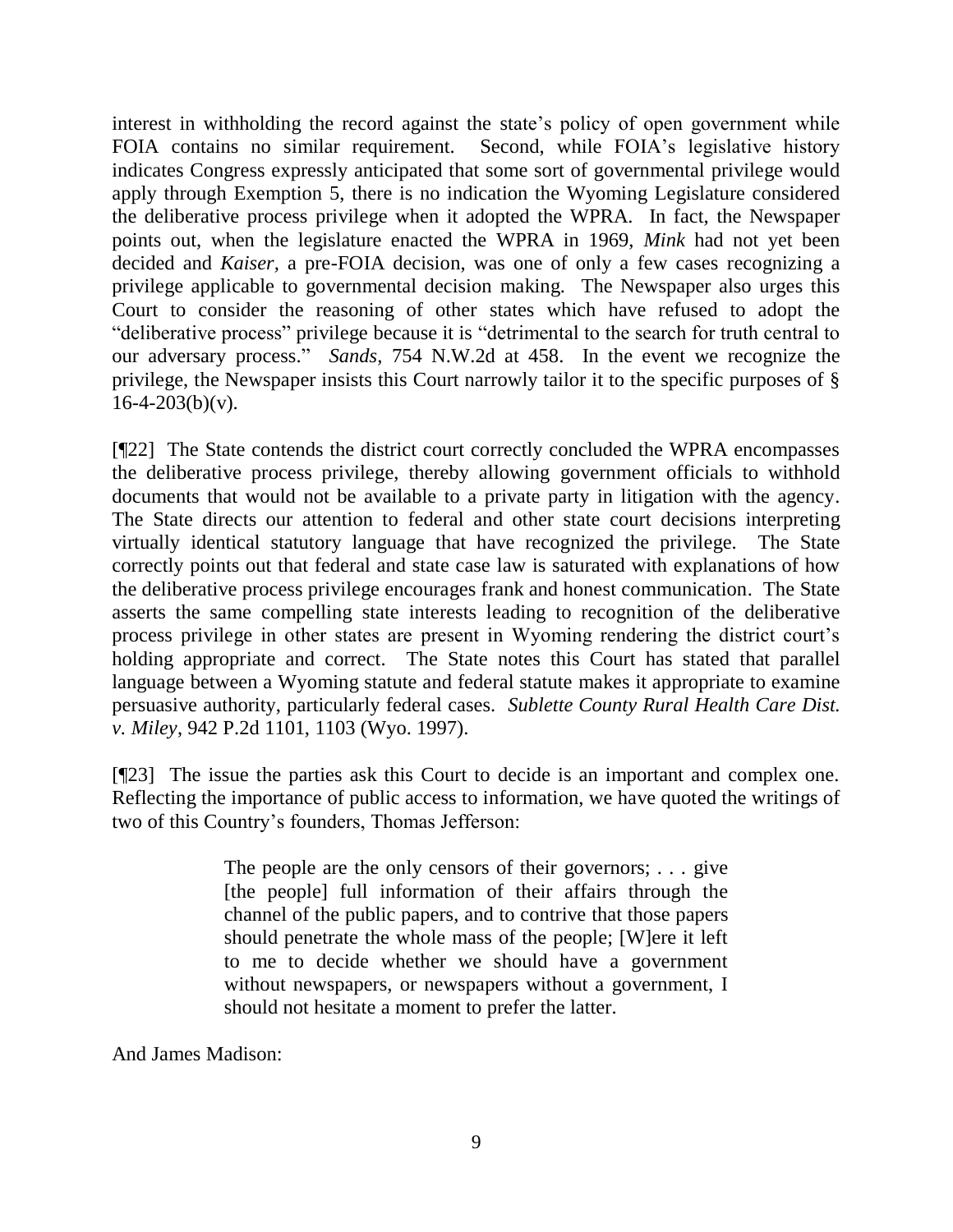A Popular Government, without popular information, or the means of acquiring it is but a Prologue to a Farce or a tragedy; or perhaps both. Knowledge will forever govern ignorance; and the people who mean to be their own Governors, must arm themselves with the power which knowledge gives.

*Houghton*, 870 P.2d at 1057. Other writers have addressed the importance of evidentiary privileges. In his two-volume, 2000 plus page treatise, Imwinkelried begins by stating:

> [P]rivilege law is arguably the most important doctrinal area in the law of evidence. . . . [It] concerns "extrinsic social policy." From society"s perspective, "the rules governing privileges" can be "justifiably viewed as the most important" evidentiary doctrines.

Imwinkelried, *supra*, at 3.

[¶24] The complexities involved in determining whether the WPRA incorporates the deliberative process privilege are apparent from the foregoing discussion of its development. From the plain language of the WPRA, it is clear the legislature intended public records to be open for inspection by any person unless exempted from public inspection by the WPRA or other law. There is no language in the WPRA expressly stating that documents may be withheld from the public on the basis of the deliberative process privilege. We are not aware of, and the State does not cite, any other Wyoming statute or court rule incorporating the privilege.

[¶25] Like the federal courts" interpretation of FOIA Exemption 5, the State argues the basis for the privilege is found in  $\S$  16-4-203(b)(v), which exempts from disclosure if contrary to the public interest "interagency or intraagency memoranda or letters which would not be available by law to a private party in litigation with the agency." The WPRA contains no provision explaining what the legislature meant by documents "which would not be available by law to a private party in litigation with the agency." Pursuant to Rule 26(b) of the Wyoming Rules of Civil Procedure, however:

> Parties may obtain discovery regarding *any matter, not privileged*, that is relevant to the claim or defense of the party seeking discovery or to the claim or defense of any party.

(Emphasis added). If  $\S$  16-4-203(b)(v) is read in conjunction with W.R.C.P. 26(b), it would appear that *privileged* inter- and intra-agency memoranda are exempt from disclosure under the WPRA. By statute, Wyoming recognizes six privileges, including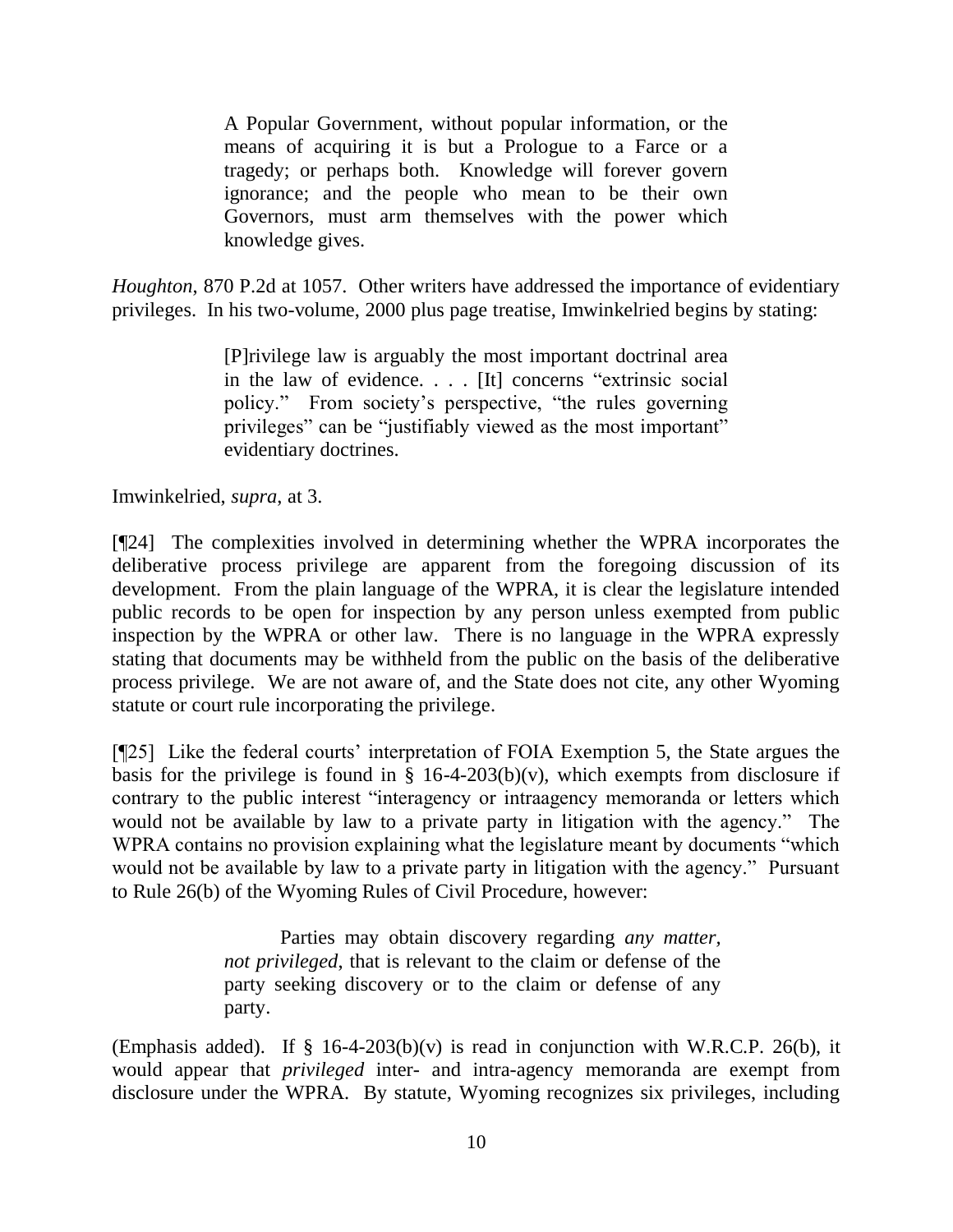attorney-client, physician-patient, priest- or clergyman-confessor and husband and wife.<sup>5</sup> There is no reference in the statute to a deliberative process privilege applicable to interagency or intra-agency communications.

[¶26] The State contends the deliberative process privilege is incorporated into § 16-4-  $203(b)(v)$  by virtue of the English common law which the legislature adopted in Wyo. Stat. Ann. § 8-1-101 (LexisNexis 2009). 6 The Wyoming judiciary likewise has adopted the common law with respect to privileges by way of WRE  $501$ .<sup>7</sup> The State further asserts this Court has the authority to determine "what the common law is." *See* 

#### 5 **§ 1-12-101. Privileged communications and acts.**

 $\overline{a}$ 

(a) The following persons shall not testify in certain respects:

(i) An attorney or a physician concerning a communication made to him by his client or patient in that relation, or his advice to his client or patient. The attorney or physician may testify by express consent of the client or patient, and if the client or patient voluntarily testifies the attorney or physician may be compelled to testify on the same subject;

(ii) A clergyman or priest concerning a confession made to him in his professional character if enjoined by the church to which he belongs;

(iii) Husband or wife, except as provided in W.S. 1-12-104;

(iv) A person who assigns his claim or interest concerning any matter in respect to which he would not be permitted to testify if a party;

(v) A person who, if a party, would be restricted in his evidence under W.S. 1- 12-102 shall, where the property is sold or transferred by an executor, administrator, guardian, trustee, heir, devisee or legatee, be restricted in the same manner in any action or proceeding concerning the property;

(vi) A confidential intermediary, as defined in W.S. 1-22-201(a)(viii), concerning communications made to him or information obtained by him during the course of an investigation pursuant to W.S. 1-22-203, when the public interests, in the judgment of the court, would suffer by the disclosure.

#### 6 **§ 8-1-101. Adoption of common law.**

The common law of England as modified by judicial decisions, so far as the same is of a general nature and not inapplicable, and all declaratory or remedial acts or statutes made in aid of, or to supply the defects of the common law prior to the fourth year of James the First … and which are of a general nature and not local to England, are the rule of decision in this state when not inconsistent with the laws thereof, and are considered as of full force until repealed by legislative authority.

#### <sup>7</sup> **Rule 501. General rule.**

Except as otherwise required by constitution or statute or by these or other rules promulgated by the Supreme Court of Wyoming, the privilege of a witness, person, government, state, or political subdivision thereof shall be governed by the principles of the common law as they may be interpreted by the courts of the State of Wyoming in the light of reason and experience.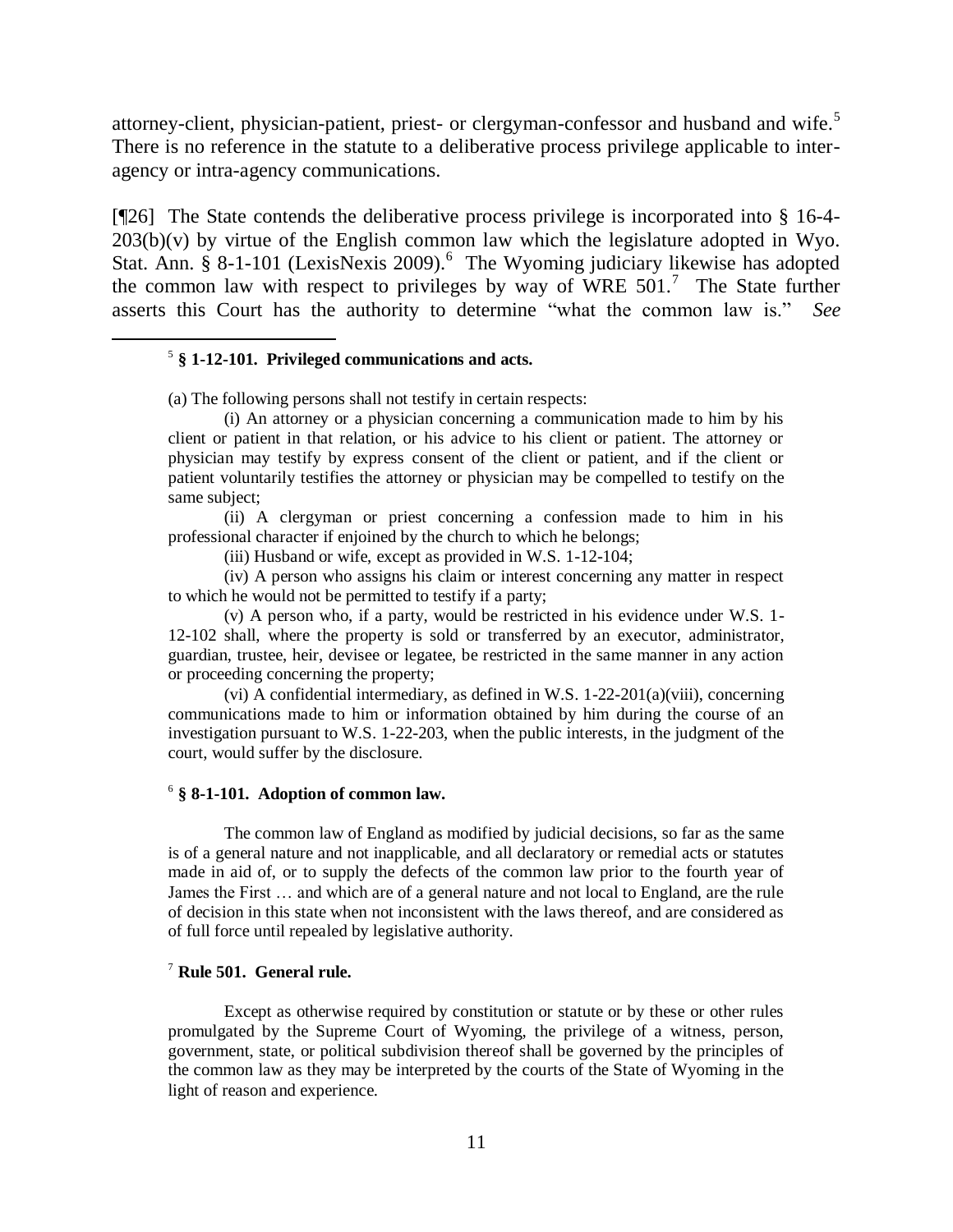*Briefing.com v. Jones*, 2006 WY 16, ¶¶ 12-14, 126 P.3d 928, 935-36 (Wyo. 2006); *Spriggs v. Cheyenne Newspapers*, 63 Wyo. 416, 182 P.2d 801, 806 (1947).

[¶27] In a line of cases spanning sixty years this Court has stressed that it will recognize the common law as modified by judicial decisions, accepting the interpretation that best fits the time and this jurisidiction. *Nulle v. Gillette-Campbell County Joint Powers Fire Bd*., 797 P.2d 1171, 1172 (Wyo. 1990), citing *In re Smith's Estate*, 55 Wyo. 181, 97 P.2d 677, 681 (1940). We have expressed a reluctance to recognize, or continue recognition of, a common law rule that had its genesis in a social, economic and political climate entirely foreign to Wyoming in current times. *Id*. Thus, when deciding whether to accept a particular common law rule, we evaluate whether developments in the law are consistent with our policies and precedent. *Id.* at 1173.

[¶28] The State asserts the deliberative process privilege existed in 1607 English common law as a derivative of the "crown privilege;" therefore, the legislature necessarily adopted the deliberative process privilege when it adopted the common law. We disagree. Any "crown privilege" had its genesis in a social, economic and political climate entirely foreign to Wyoming in 2010. Moreover, as the State concedes, there was no statute or common law principle in 1607 granting a right to inspect the king"s records.

[¶29] The State contends, irrespective of English common law, the deliberative process privilege is part of this Country"s common law by virtue of *Kaiser* and its progeny. Because the legislature and this Court have adopted the common law, the State asserts, we must construe  $\S$  16-4-203(b)(v) together with the common law as recognized in *Kaiser*, meaning agency records are exempt if they are pre-decisional and deliberative and would not be available by law to a private party in litigation. The State cites to other federal and state court decisions that have taken this approach.

[¶30] The Newspaper argues the rationale other courts have given for recognizing the deliberative process privilege in the context of public records has been rejected by this Court as contrary to Wyoming's policy of open government. In addition to this Court's interpretations of the WPRA, the Newspaper cites the legislature"s amendment to the Public Meetings Act. The Newspaper argues the legislature affirmed its position that open government is better government when it amended the definition of "meeting" in § 16-4-402(a)(iii), to include "discussion, *deliberation* [and] presentation of information." 1995 Wyo. Sess. Laws 207-08 (emphasis added). With the amendment, meetings previously closed to the public because they were deliberative and did not involve final action such as a vote, came within the definition of meetings that must be open to the public. The Newspaper cites this Court"s recent statement that this legislative change clearly indicates the intent to ensure agency deliberations occur during a public meeting. *Cheyenne Newspapers, Inc. v. Bldg. Code Bd. of Appeals*, 2010 WY 2, ¶ 16, 222 P.3d 158, 164 (Wyo. 2010).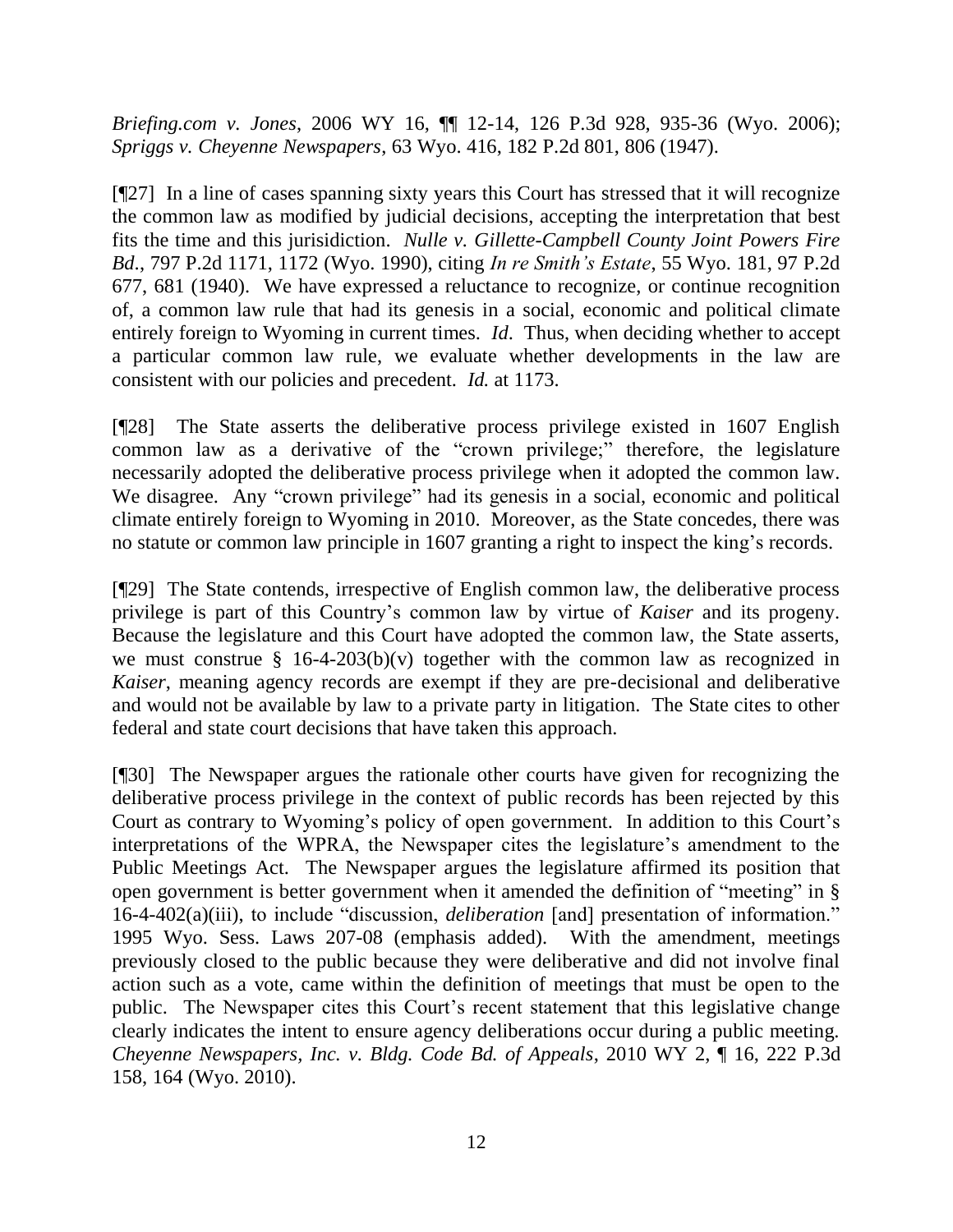[¶31] As the foregoing discussion reflects, deciding whether or not the WPRA incorporates the deliberative process privilege requires consideration of Wyoming statutory law and legislative intent, this Court's previous pronouncements concerning the WPRA, the common law, federal law interpreting FOIA and the degree to which the latter sources should influence our interpretation of state law. Given our conclusion, discussed in the next section, that the documents at issue in this case would not fall within the privilege in any event, we decline to decide whether the WPRA incorporates the privilege. A decision by this Court today that the WPRA would, in the appropriate case, incorporate the deliberative process privilege would have no effect on these litigants in this case and would be merely advisory. *See, e.g., Voss v. Goodman*, 2009 WY 40, ¶ 5-7, 203 P.3d 415, 418 (Wyo. 2009) (stating courts cannot issue advisory opinions or adjudicate hypothetical questions). Moreover, it is axiomatic that in applying any evidentiary privilege, a court must consider the nature of the particular documents in the context of the litigation and assure the protection provided is as limited as it can be. This is especially true with regard to this privilege in light of the potential for its abuse by agencies and the clear legislative preference for making governmental records public. A case in which the documents at issue are not the kind of confidential intra-agency opinions protected by the privilege and, therefore, must be released for public inspection does not provide the appropriate circumstance for this Court to establish the parameters of the privilege in the event we were inclined to recognize it under Wyoming law.

[¶32] To quote Imwinkelried, *supra*, at 3-4:

It is no secret that in selecting cases to decide, the [United States] Supreme Court tends to choose cases that potentially have a significant social impact. Since World War II, privilege cases have had a prominent place on the Court"s docket. For example, privilege rulings have figured in many of the major constitutional confrontations between branches of government, including Watergate during the Nixon Administration, Iran-Contra during the G.H.W. Bush Administration, the battle between President Clinton and Independent Counsel Kenneth Starr, and the efforts to obtain the records of Vice President Cheney"s National Energy Policy Development Group during the G.W. Bush Administration. It should come as no surprise then that since the adoption of the Federal Rules of Evidence in 1975, the Supreme Court has handed down more decisions relating to privilege law than concerning any other part of the Federal Rules.

Given the importance of privilege law, and this State's clear legislative policy favoring open and accessible government, we will wait to decide whether the WPRA incorporates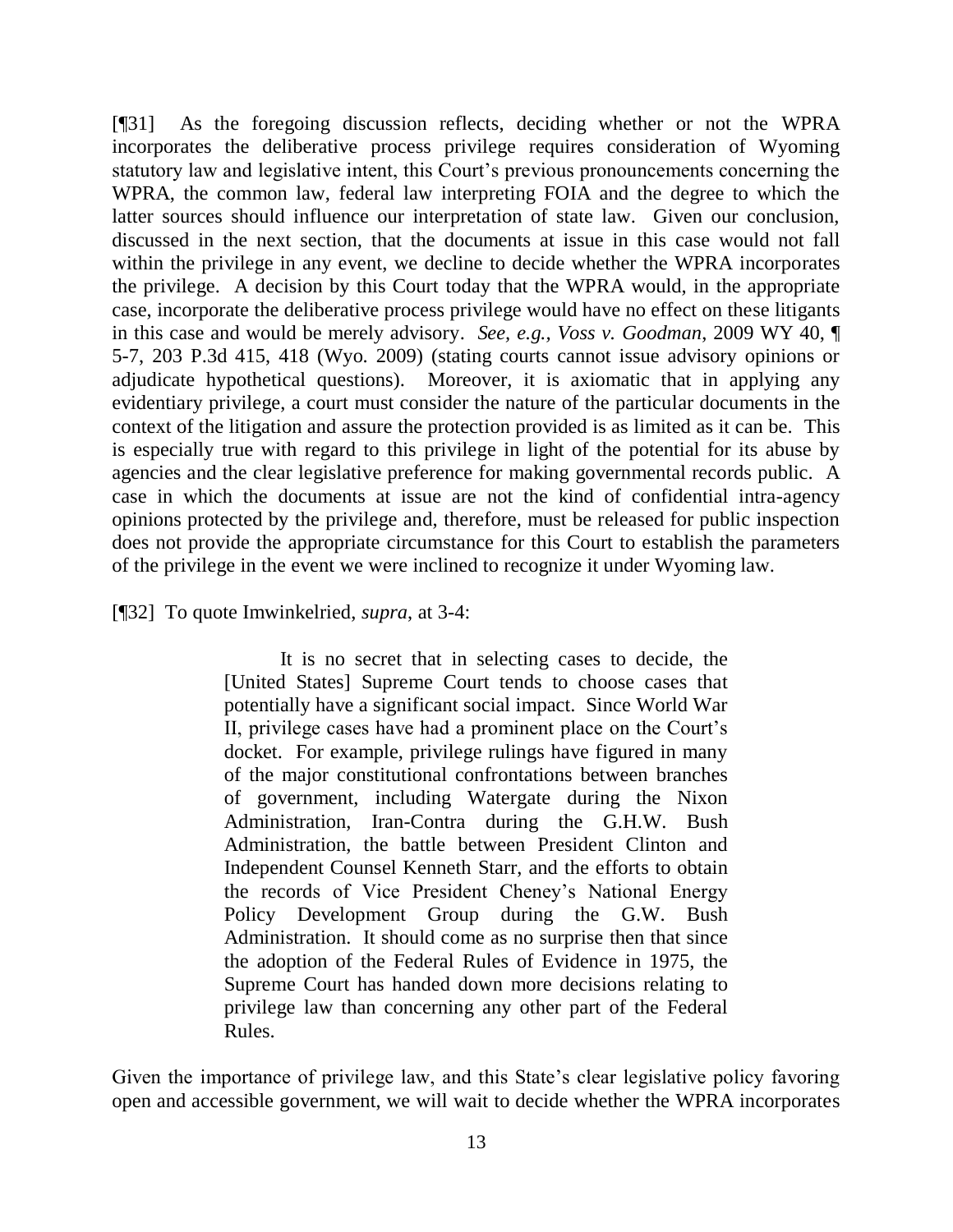the deliberative process privilege when we are presented with a case in which it is shown that the records sought to be disclosed would fall within the privilege. In the meantime, if the legislature wishes to expressly incorporate the deliberative process privilege in the WPRA, we presume it will act to do so.

## *2. Scope of the Deliberative Process Privilege*

[¶33] Among jurisdictions that recognize the deliberative process privilege, its scope is limited generally to communications between executive officials that are both predecisional and deliberative. *Mapother v. Dep't of Justice*, 3 F.3d 1533, 1537 (D.C. Cir. 1993). It extends to any executive branch employee participating in a particular policy decision; the communication must be intra-governmental, but can be either inter-agency or intra-agency; and the official may be elected or appointed. Imwinkelried, *supra*, at 1345. The privilege protects only pre-decisional materials, not final decisions. *Id.* at 1346.

[¶34] For the privilege to apply, "the document must be generated while the government agency is engaged in a legitimate deliberative process." *Id*. at 1350. As stated in *Kaiser*, 157 F. Supp. at 947, application of the privilege is limited to "intra-agency advisory opinions" and does not apply to "primary facts upon which conclusions are based." A document is privileged if its disclosure would "lay bare the discussion and methods of reasoning of public officials" and withholding it is necessary to "protect free discussion of prospective operations and policy." *Id*. As summarized by Imwinkelried, *supra*, at 1350-54, the deliberative process privilege protects only material reflecting

> integral parts of the decision-making process – suggestions, advisory opinions, recommendations, projections, proposals, and deliberations. The material must reflect "personal opinions" and "ruminations about how to exercise discretion on some policy matter." To be protected, the material must document the interactive "give-and-take of the consultative process." . . . .

. . . .

[A]s a general proposition, the deliberative process privilege does not protect "purely" factual information … [unless] the factual data is so inextricably intertwined with the deliberative portions of the report that the two sections cannot be feasibly severed.

[¶35] The task of determining whether a particular document falls within the deliberative process privilege because it contains advisory opinions, deliberations or the exercise of discretion on some policy, or is instead outside the scope of the privilege because it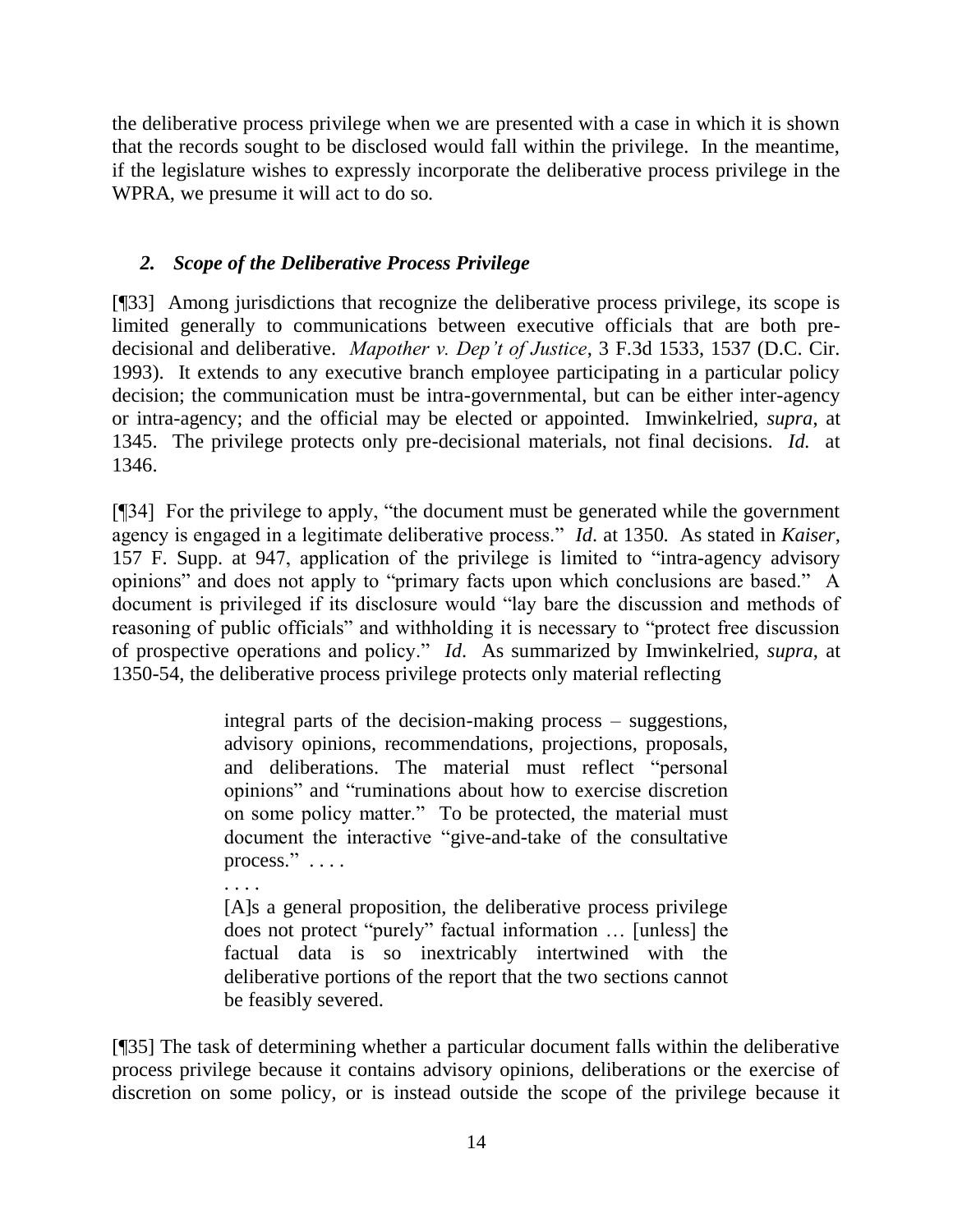contains purely factual information, can be difficult. *Trentadue v. Integrity Committee*, 501 F.3d 1215, 1227 ( $10^{th}$  Cir. 2007). Determining whether the privilege applies is dependent upon the particular document and its role in the administrative process. *Id*., citing *Coastal States Gas Corp. v. Dep't of Energy*, 617 F.2d 854, 867 (D.C. Cir 1980). In *Mink*, 410 U.S. at 87-88, 93 S. Ct. at 836-37, the U.S. Supreme Court distinguished between factual information and deliberative materials as follows:

> [T]he privilege that has been held to attach to intragovernmental memoranda clearly has finite limits, even in civil litigation. In each case, the question was whether production of the contested document would be "injurious to the consultative functions of government that the privilege of nondisclosure protects." *Kaiser Aluminum & Chemical Corp.*, *supra*, at 946. Thus, in the absence of a claim that disclosure would jeopardize state secrets, (citation omitted) memoranda consisting only of compiled factual material or purely factual material contained in deliberative memoranda and severable from its context would generally be available for discovery by private parties in litigation with the Government.

[¶36] Since *Mink*, courts have reached varying results when applying the factual/deliberative distinction. The Ninth Circuit, for example, has exempted even factual materials from disclosure when they reveal the mental processes of decisionmakers. *National Wildlife Federation v. U.S.F.S.*, 861 F.2d 1114, 1119 (9<sup>th</sup> Cir. 1988). In *Trentadue*, 501 F.3d at 1228, however, the Tenth Circuit said:

> Information is not protected simply because disclosure would reveal some minor or obvious detail of an agency"s decision making process. Were that the test, Exemption 5 would swallow FOIA entirely. It is difficult to imagine a document that would not divulge some tidbit regarding an agency"s deliberative process. Moreover, the … overly broad reading is contrary to our duty to construe FOIA"s exemptions narrowly. Consistent with our sister circuits, we hold that factual information may be protected under Exemption 5 under certain narrow circumstances: when disclosure would so expose the deliberative process within an agency that it must be deemed exempted.

[¶37] In the present case, the district court reviewed the documents and stated: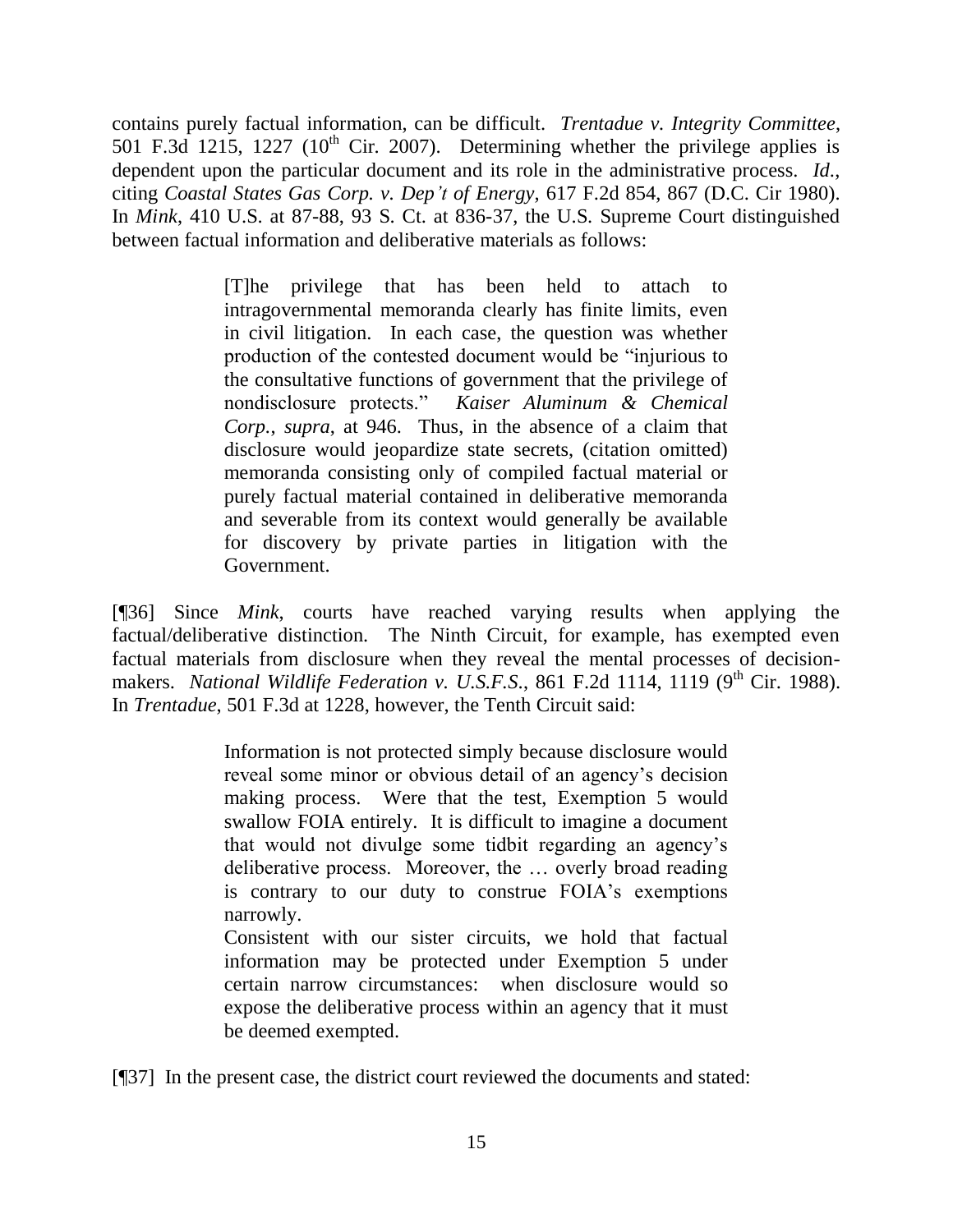It is the view of the Court that the documents at issue simply are not of the sort to which the [privilege] applies. [The State"s] own cited standards include a requirement that the material be actually related to deliberation or policymaking as opposed to factual or informational. The plan or proposal of the Department of Health does not fit that description. The documents amount to spreadsheets showing for the various programs and activities presently authorized amounts of money, the amounts as reduced by 5% and 10%, funding source for the various programs, and finally, under a column labeled "Impact" the agency"s statement, in general terms, of what would be the result for the program or activity if the amount allocated were to be diminished. Not surprisingly, it says that certain services offered by the Department would be reduced. It suggests no adverse consequences for others.

It appears that restrictions in the amount of some services if the funds allocated for them are reduced would be almost a foregone conclusion. That is, there appears to be little by way of personal opinion or advice offered by the agency head individually. Indeed, the materials do not identify an individual writer.

The material appears not to be predominantly opinions about policy-making by way of recommendations for prioritization. While it indicates curtailments of some programs or services if the funding for them is reduced, it does not weigh, or evaluate the relative merits of reducing one service at the expense of another, for example. It appears not to be the sort of close, personal opinion advice contemplated by cases that apply the privilege.

[¶38] Having considered the documents the State submitted for in camera review we agree that the plans essentially provide factual information rather than advisory opinions or deliberative thought processes. The spread sheets show dollar amounts, recommended cuts and the potential impact of those cuts. They do not contain personal opinion or advice nor do they reveal information about how the agency decided which program budgets should be cut. We conclude "disclosure would [not] "so expose the deliberative process within an agency"" that the records must be withheld from public inspection. *Trentadue,* 501 F.3d at 1228. Borrowing language from *Kaiser*, 157 F. Supp. at 947, we conclude disclosure would not "lay bare the discussion and methods of reasoning of public officials" and withholding the documents is not necessary to "protect free discussion of prospective operations and policy." Even under the broadest interpretation, the plans do not fall within the deliberative process privilege.